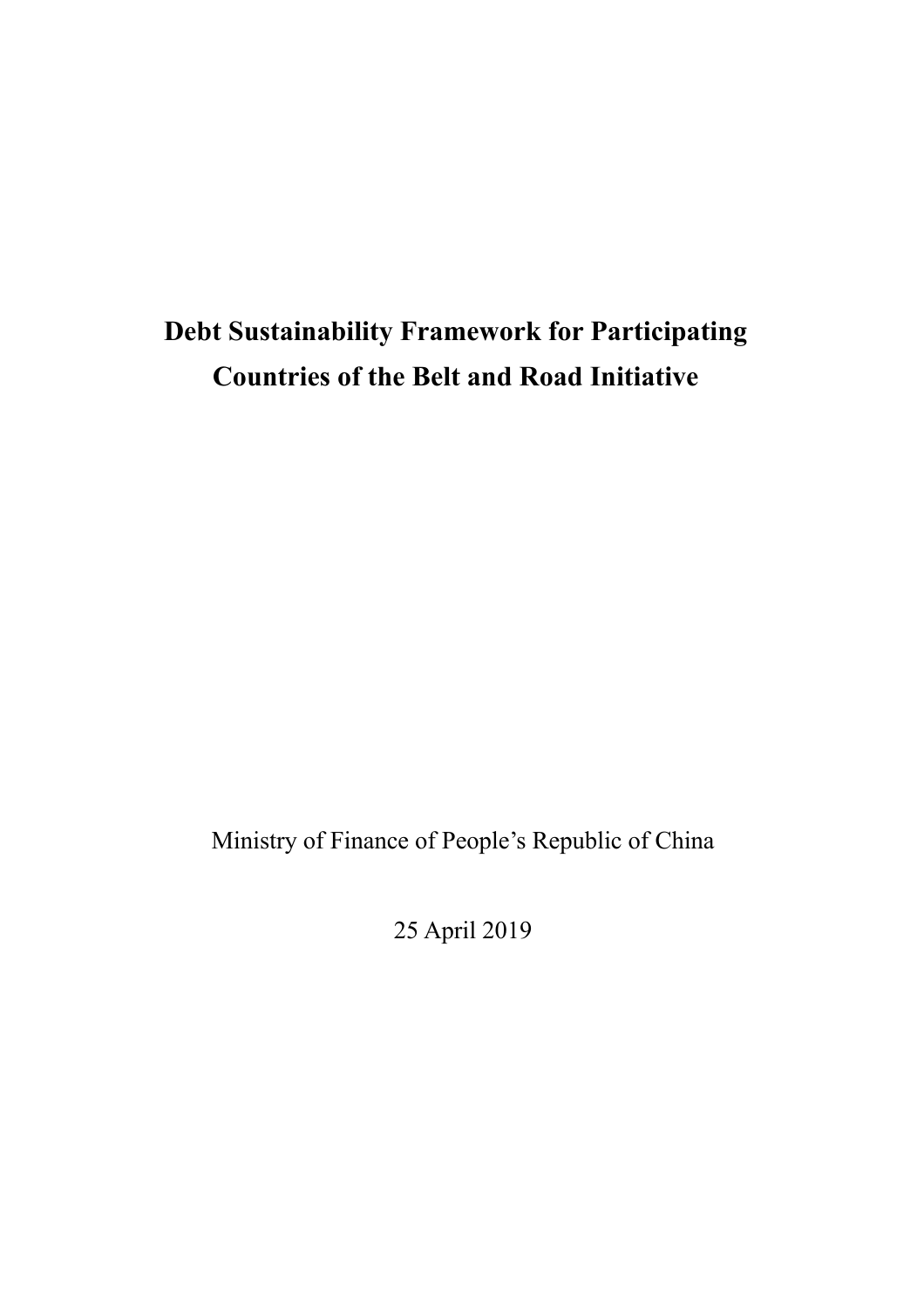# **Debt Sustainability Framework for Participating Countries of the Belt and Road Initiative**

# **I. Introduction**

1. Financial Connectivity is an important underpinning for the development of the Belt and Road Initiative (BRI). Since 2017, finance ministries of 28 countries have endorsed the Guiding Principles on Financing the Development of the Belt and Road, calling upon the governments, financial institutions and companies from participating countries of the BRI (hereinafter referred to as BRI countries) to work together to build a long-term, stable, sustainable financing system that is well-placed to manage risks. Debt sustainability needs to be taken into account when mobilizing funds to finance the BRI cooperation for sustainable and inclusive growth.

2. The Addis Ababa Action Agenda identifies that borrowing is an important tool for financing investment critical to achieving sustainable development. Meanwhile, we also recognize the importance of striking a balance between meeting financing demands, sustainable development and debt sustainability. Therefore, based on the IMF/World Bank Debt Sustainability Framework for Low Income Countries (hereinafter referred to as LIC-DSF), as well as the national conditions and development stages of BRI countries, we formulate this debt sustainability framework with the aim to promote sustainable economic and social development of BRI countries while ensuring debt sustainability.

3. This debt sustainability framework (hereinafter referred to as BRI-DSF) is applicable to the debt sustainability analysis (DSA) of BRI low income countries (hereinafter referred to as LICs). LICs refer to countries eligible for concessional loans from both the Poverty Reduction and Growth Trust (PRGT) and the International Development Association (IDA), or eligible for IDA grants.

4. This framework is a non-mandatory policy tool. The financial institutions of China and other BRI countries are encouraged to use this framework to conduct debt sustainability analysis and manage debt risks according to the risk rating results, as an important reference for lending decisions. This framework would also serve as a supporting policy tool for the Multilateral Cooperation Center for Development Finance for usage on a voluntary basis.

# **II. Procedures**

5. The procedures of DSA include following steps: (i) Debt coverage; (ii) Macroeconomic Projections; (iii) Realism tools; (iv) Country Classification and Debt Carrying Capacity; (v) Stress Tests; (vi) Risk Signals; (vii) The Use of Judgment; (viii) The Final Risk Ratings; (ix) The DSA Write Up.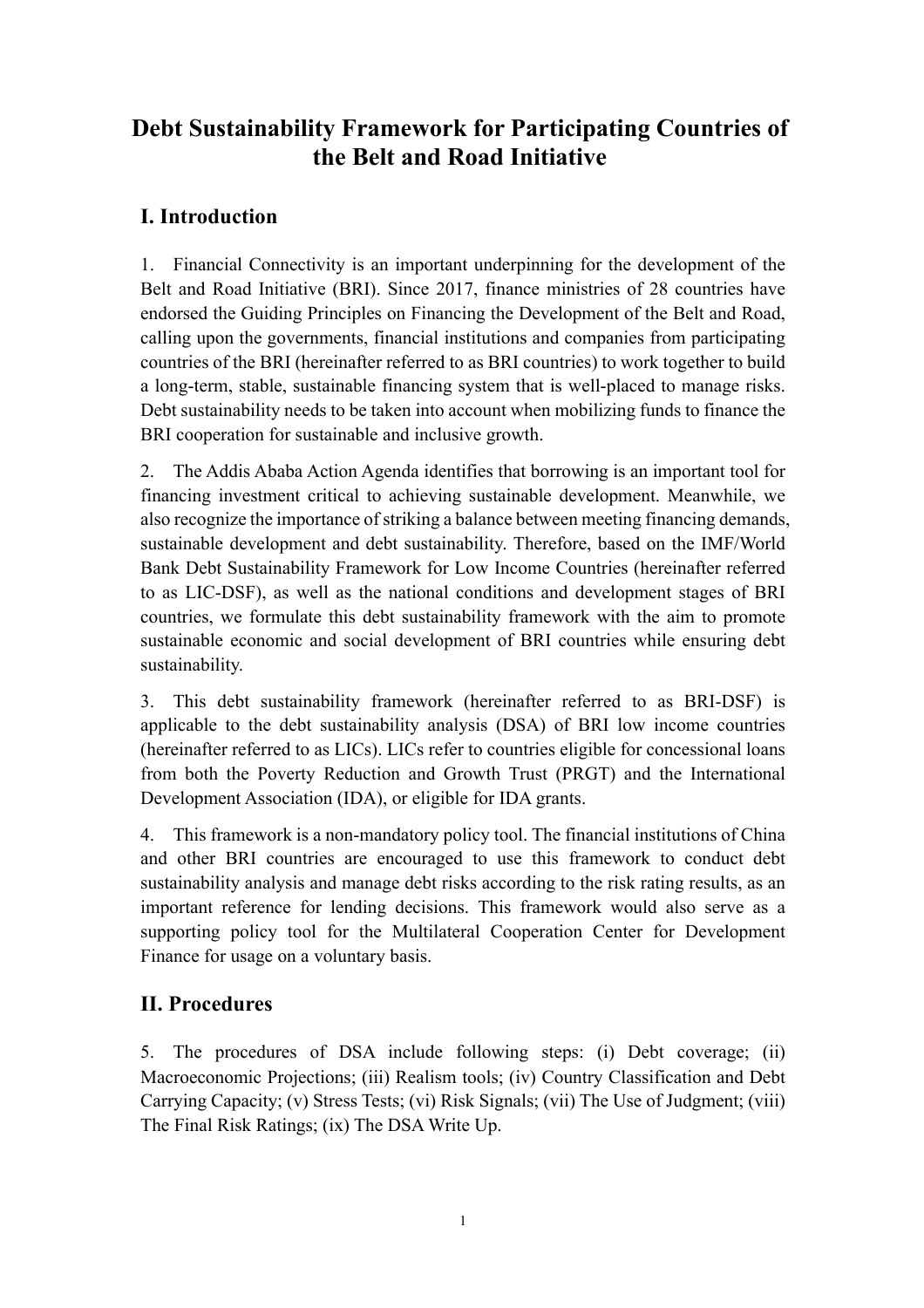## **A. Debt Coverage**

6. The BRI-DSF defines the debt coverage as the future payments of interest and/or principal that are required from the public debtor to the creditor, including debt securities, loans and other accounts payable.

7. Public sector, in its broadest definition, comprises several different sub-sectors. These include the general government (comprising the central, the state, and the local governments, social security funds, and extra-budgetary funds); financial and nonfinancial public enterprises; central bank.

8. The exclusion of a financial or non-financial public enterprise from the BRI-DSF should only be considered if the enterprise poses limited fiscal risk, i.e., it is able to borrow without a guarantee from the government, does not carry out uncompensated quasi-fiscal activities, and has an established track record of positive operating balances. Quasi-fiscal activities related to state-owned enterprises (SOEs) include: (i) charging less than commercial prices or paying above commercial prices to suppliers; (ii) pricing for budget revenue purposes, where SOEs may be in a monopoly position and so may be able to charge prices above what a competitive market might establish to raise revenue for the government; and (iii) provision of noncommercial services (e.g., social services).

9. Any external debt contracted by central bank on behalf of the government would constitute public debt (for instance, borrowing from the IMF). In contrast, central bank issuance or foreign exchange swaps for the purposes of monetary policy or reserves management are excluded from external public debt.

10. The definition of the public sector in this framework applies only to debt sustainability analysis for relevant countries and not to other circumstances.

## **B. Macroeconomic Projections**

11. The macroeconomic projection framework for a 20-year projection period should be specified. The projections of key macroeconomic variables should be based on the country's economic development plan and its medium and long-term fiscal plan, with comprehensive consideration of the economic development, economic cycle, capital accumulation, population structure, technological progress and other factors affecting the economy. The projection horizon can be broken up into medium-term (up to 5 years) and longer-term projections (beyond 5 years). The evolution of these variables is referred to as the "baseline scenario", which represents the most likely scenario given present information.

12. In addition to macroeconomic variables, the BRI-DSF template requires information on existing debt and planned new borrowing. External financing sources can be multilateral, official bilateral and commercial. Domestic financing sources include central bank advances, short-term (under 1 year), medium and long term (MLT) (1–3 years), MLT (4–7 years), and long term (beyond 7 years). The average terms of each debt instrument include interest rate, grace periods, and maturities of new public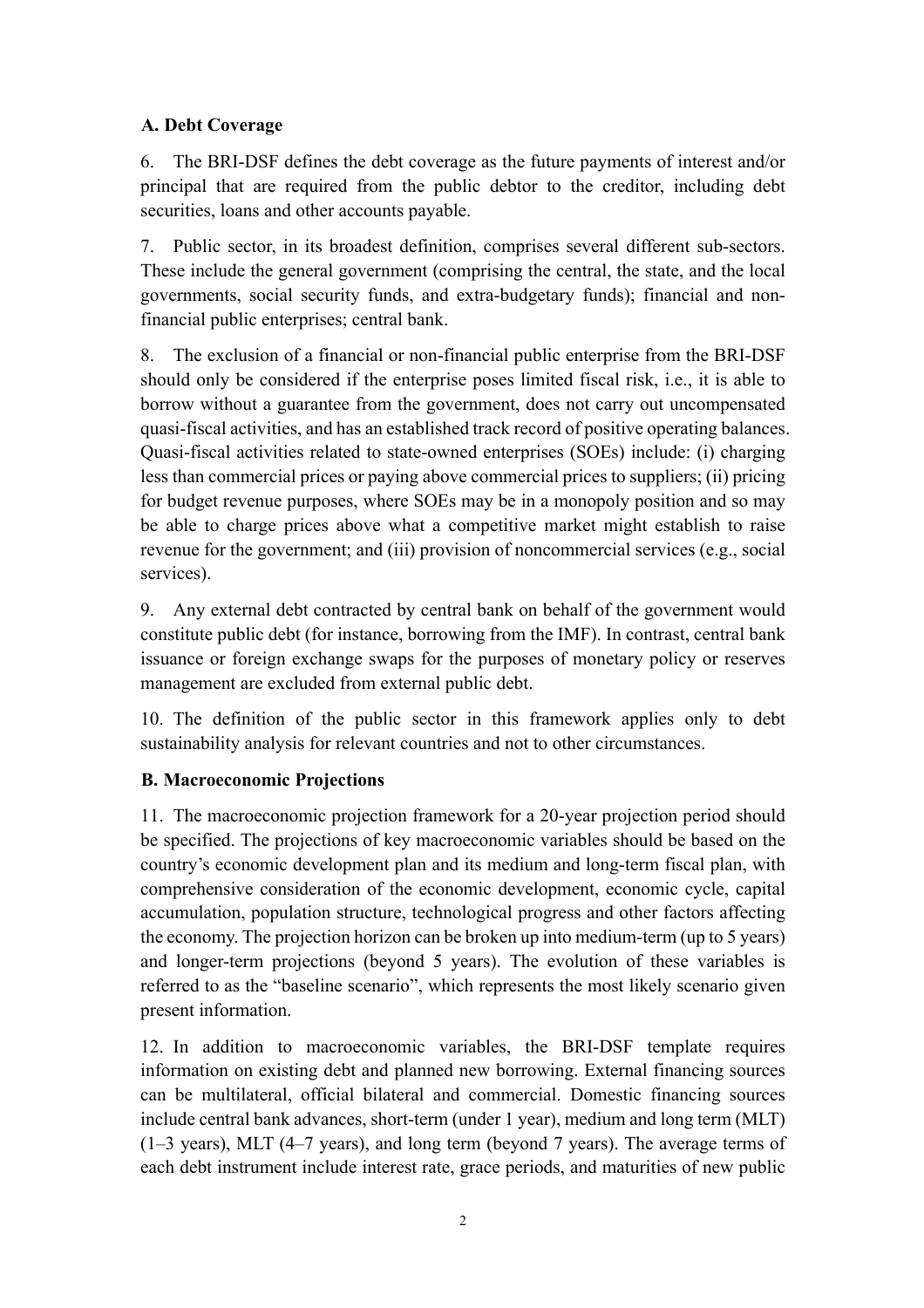borrowing. Financing assumptions should take into account shifts in borrowing terms and financing mix over time. The BRI-DSF applies discount rates estimated according to BRI countries' financing sources and development stage as appropriate, to calculate the present value of debt.

13. Table 1 summarizes the main macroeconomic and financing variables required for the BRI-DSF template.

| Variable                                                                | Currency          | <b>Historical</b> | Projection |
|-------------------------------------------------------------------------|-------------------|-------------------|------------|
| <b>Balance of Payments</b>                                              |                   |                   |            |
| Current account balance                                                 | U.S. dollars      | $\sqrt{}$         | V          |
| Exports of goods and services                                           | U.S. dollars      |                   |            |
| o/w fuel and non-fuel commodities                                       | U.S. dollars      |                   |            |
| Imports of goods and services                                           | U.S. dollars      |                   |            |
| Current transfers, net total                                            | U.S. dollars      |                   |            |
| Current transfers, official                                             | U.S. dollars      |                   |            |
| Gross workers' remittances ("personal transfers" in BPM6 <sup>1</sup> ) | U.S. dollars      |                   |            |
| Net foreign direct investment (excluding debt instruments)              | U.S. dollars      |                   |            |
| Exceptional financing                                                   | U.S. dollars      |                   |            |
| Gross reserves                                                          | U.S. dollars      |                   |            |
| Public sector                                                           |                   |                   |            |
| Public sector revenue (including grants)                                | National currency | $\sqrt{}$         |            |
| Public sector grants                                                    | National currency |                   |            |
| Privatization receipts                                                  | National currency |                   |            |
| Public sector expenditure                                               | National currency |                   |            |
| Public sector assets (liquid and readily available)                     | National currency | V                 |            |
| Recognition of implicit or contingent liabilities                       | National currency |                   |            |
| Other debt creating or reducing flows                                   | National currency | V                 |            |
| Debt relief                                                             | National currency | V                 |            |
| Debt                                                                    |                   |                   |            |
| Stock of public and publicly guaranteed (PPG) external debt             | U.S. dollars      | $\sqrt{}$         |            |
| (medium and long term)                                                  |                   |                   |            |
| Stock of PPG external debt (short term)                                 | U.S. dollars      |                   |            |
| Stock of private external debt                                          | U.S. dollars      |                   |            |
| Stock of public domestic debt                                           | National currency |                   |            |
| Interest due on PPG external existing debt                              | U.S. dollars      |                   |            |
| Interest due on private external existing debt                          | U.S. dollars      |                   |            |
| Interest due on public domestic existing debt                           | National currency |                   |            |
| Amortization due on PPG external debt                                   | U.S. dollars      |                   |            |
| Amortization due on private external debt                               | U.S. dollars      |                   |            |
| Amortization due on public domestic existing debt                       | National currency |                   |            |
| Stock of outstanding PPG arrears                                        | U.S. dollars      |                   |            |
| Other                                                                   |                   |                   |            |

| <b>Table 1. Macroeconomic Variables for the DSA</b> |  |  |  |
|-----------------------------------------------------|--|--|--|
|-----------------------------------------------------|--|--|--|

<sup>1</sup> Balance of Payments and International Investment Position Manual, 6<sup>th</sup> edition.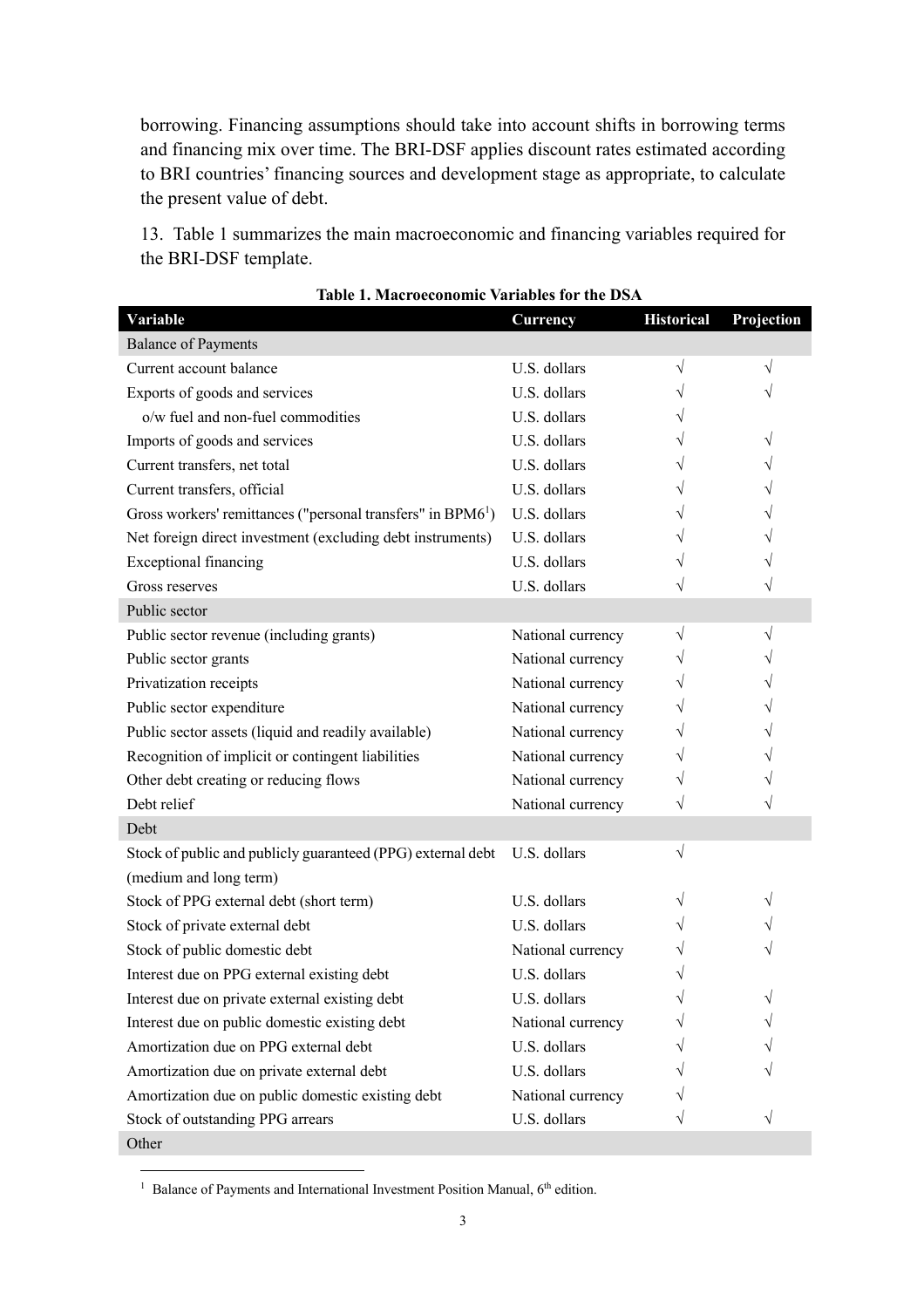| Variable                                                | Currency          | <b>Historical</b> | Projection |
|---------------------------------------------------------|-------------------|-------------------|------------|
| GDP, current prices                                     | National currency |                   |            |
| GDP, constant prices                                    | National currency |                   |            |
| U.S. GDP deflator                                       | None              |                   |            |
| Exchange rate versus U.S. dollar, end of period         | National currency |                   |            |
| Exchange rate versus U.S. dollar, average               | National currency |                   |            |
| Total investment                                        | National currency |                   |            |
| o/w government investment                               | National currency |                   |            |
| Financing                                               |                   |                   |            |
| New disbursements of PPG external debt                  | U.S. dollars      |                   |            |
| o/w multilateral                                        | U.S. dollars      |                   |            |
| o/w official bilateral                                  | U.S. dollars      |                   |            |
| $o/w$ commercial                                        | U.S. dollars      |                   |            |
| New disbursements of domestic debt measured in national | National currency |                   |            |
| currency                                                |                   |                   |            |
| o/w central bank advances                               | National currency |                   |            |
| $o/w$ short-term                                        | National currency |                   |            |
| o/w medium and long term (1-3 years)                    | National currency |                   |            |
| o/w medium and long term (4-7 years)                    | National currency |                   |            |
| o/w long term (beyond 7 years)                          | National currency |                   |            |

#### **C. Realism tools**

14. To examine the realism of the baseline scenario, which is critical for a credible assessment of debt sustainability, the BRI-DSF includes three realism tools as follows:

15. **Drivers of debt dynamics.** The tool provides two signals that may point toward areas of the macro framework which may require deeper consideration: (i) significant differences between past debt creating flows and projected debt creating flows; and (ii) high unexpected changes in public debt over the past 5 years. When the tool sends such signals, possible explanations should be considered. If a reasonable explanation cannot be identified, then consideration should be given to revising the macroeconomic framework.

16. **Relationship between public investment and growth.** Productive investment, while increasing debt ratios in the short run, can generate higher economic growth, fiscal revenue and export, leading to lower debt ratios over time. Therefore, it is critical to reflect the impact of public investment on economic growth and debt changes. The pulling effect of public investment on economic growth can be marked by the output elasticity. When a new public investment project is implemented, if the economic growth calculated using the historical empirical output elasticity is inconsistent with the actual economic growth, possible explanations should be considered. Where a reasonable explanation is lacking, consideration should be given to adjusting the macroeconomic projections.

17. **Relationship between fiscal adjustment and growth.** If fiscal adjustment is in the pipeline for a LIC, the social and political feasibility should be assessed first, and if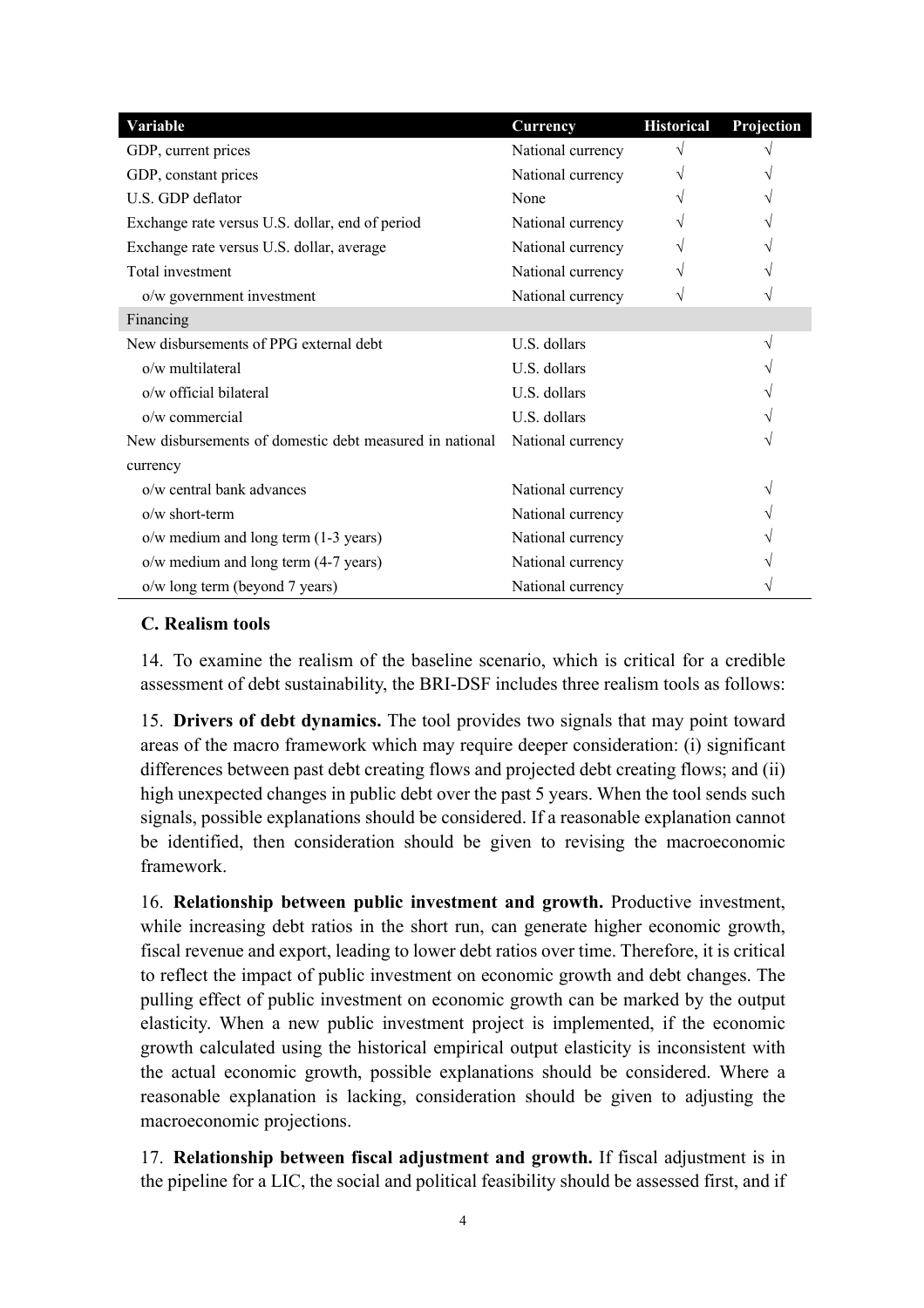feasible, the relationship of fiscal adjustment with growth should then be assessed. Lower-than-expected growth can derail fiscal consolidations, yet concern is also often expressed that the impact of fiscal expansion on output is underestimated. If the impact of the fiscal adjustment on economic development is inconsistent with expectation, possible explanations should be considered. Where adequate explanations are not evident, consideration should be given to revising baseline macroeconomic projections.

#### **D. Country Classification and Debt Carrying Capacity**

18. Countries with different policy and institutional strengths, macroeconomic performance, and buffers to absorb shocks, have different abilities to handle debt. To capture the different factors affecting a country's debt carrying capacity, the BRI-DSF uses the composite indicator (CI) with cutoffs, which is introduced in the IMF/World Bank LIC-DSF (2018), to determine countries' classification. The CI captures the impact of the different factors through a weighted average of the World Bank's Country Policy and Institutional Assessment (CPIA) score<sup>2</sup>, the country's real GDP growth, remittances, international reserves, and world growth.<sup>3</sup> The CI is calculated based on the formula articulated below:

CI = 
$$
\beta_1 CPIA + \beta_2 g + \beta_3 \frac{Remittances}{GDP} + \beta_4 \frac{Reserves}{Imports} + \beta_5 (\frac{Reserves}{Imports})^2 + \beta_6 g_w
$$
  
\n $\beta_1 = 0.385; \beta_2 = 2.719; \beta_3 = 2.022; \beta_4 = 4.052; \beta_5 = 3.990; \beta_6 = 13.520$ 

where  $g$  and  $g_w$  are growth and world growth respectively, and all variables are in percent, except the CPIA score. The calculation of the CI is based on 10-year averages of the variables, across 5 years of historical data and 5 years of projection.

19. The CI determines the classification of countries into one of three categories: weak, medium, and strong, as shown in table 2. To reduce potential variations in risk assessments stemming from volatility in macro projections, a change in country classification would require at least two consecutive designations in the new category.

| CI Score                 | Country Classification |
|--------------------------|------------------------|
| CI < 2.69                | Weak                   |
| $2.69 \leq C1 \leq 3.05$ | Medium                 |
| CI > 3.05                | <b>Strong</b>          |
|                          |                        |

**Table 2. CI Cutoffs for Country Classification**

#### **E. Stress tests**

 $\overline{a}$ 

20. The BRI-DSF includes stress tests to help gauge the sensitivity of projected debt burden indicators to changes in assumptions. There are five types of stress tests: standardized, contingent liability, tailored, fully customized and reverse stress tests.

<sup>&</sup>lt;sup>2</sup> CPIA is an index compiled annually by the World Bank for all IDA-eligible countries, including blend countries. The index consists of 16 indicators grouped into four categories: (i) economic management; (ii) structural policies; (iii) policies for social inclusion and equity; and (iv) public sector management and institutions. Countries are rated on their current status in each of these performance criteria, with scores from 1 (lowest) to 6 (highest).

<sup>&</sup>lt;sup>3</sup> The annual data of real GDP growth, remittances, GDP, international reserves, and world growth will be released in the Global Economic Outlook Report (April/October) regularly published by the IMF.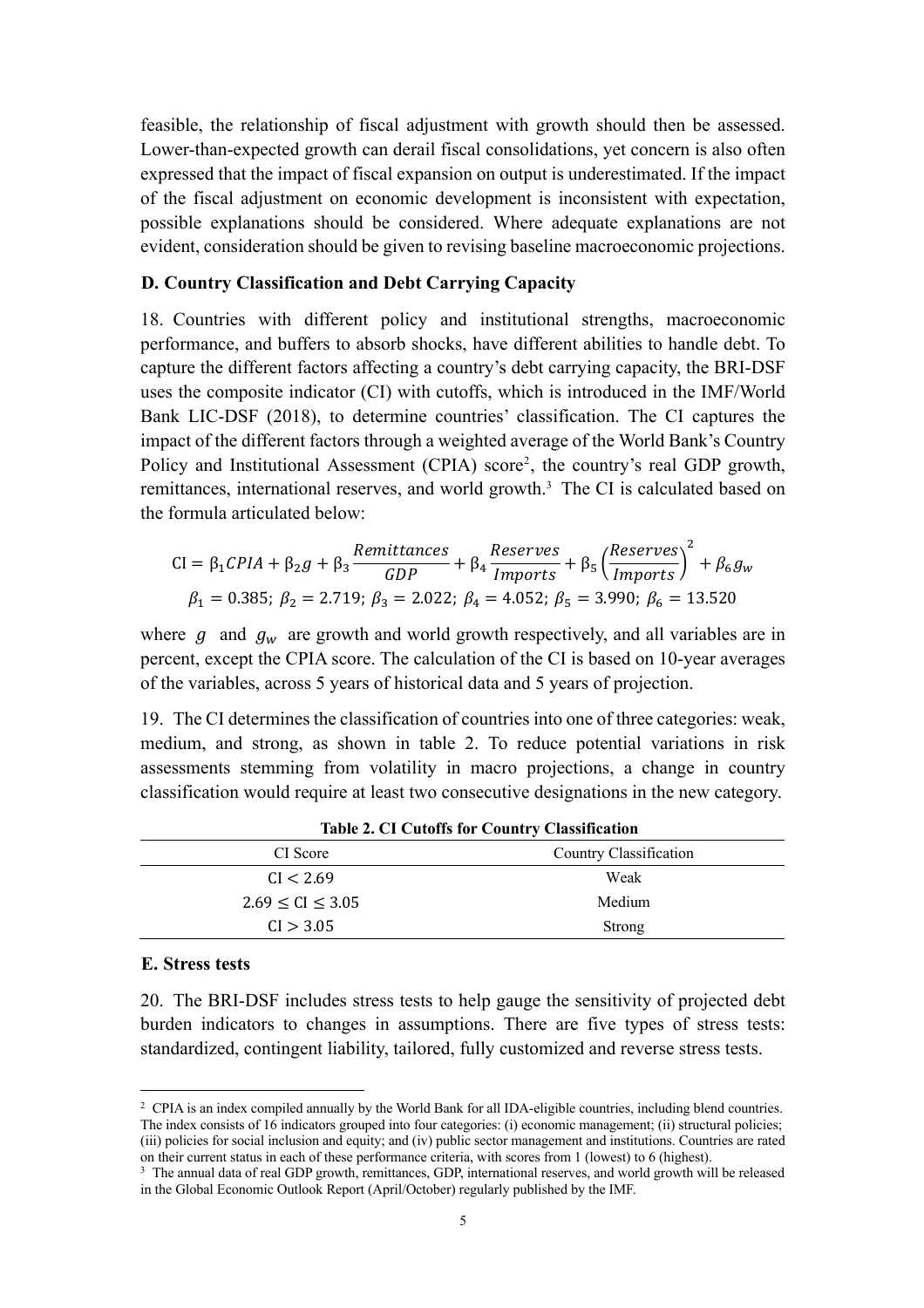21. **Standardized Stress Tests.** There are six standardized stress tests (Table 3), applying to all countries. In standardized stress tests, a variable is subject to a shock, and the post-shock values of the stressed variables are set to the baseline projection minus one standard deviation. However, if the historical average is lower than the baseline projection, then the post-shock values are instead set to the historical average minus one standard deviation.

| radie 9. Stanuai uizeu stress-rests                                      |                                            |  |  |
|--------------------------------------------------------------------------|--------------------------------------------|--|--|
| Shock design and duration                                                | <b>Shock interactions among variables</b>  |  |  |
| A. Real GDP growth                                                       | - Inflation to decrease with an elasticity |  |  |
| Real GDP growth set to its historical average <sup>4</sup> minus one     | to real growth of 0.6                      |  |  |
| standard deviation, or the baseline projection minus one                 | - Primary balance deteriorates as the      |  |  |
| standard deviation, whichever is lower for the second and                | revenue to-GDP ratio remains the same      |  |  |
| third years of the projection period                                     | as in the baseline, but the ratio of non-  |  |  |
|                                                                          | interest expenditures to GDP increases     |  |  |
|                                                                          | as the level of spending is kept the same  |  |  |
|                                                                          | as in the baseline                         |  |  |
| <b>B. Primary balance</b>                                                | - Domestic borrowing cost to increase      |  |  |
| Primary balance <sup>5</sup> -to-GDP ratio set to its historical average | by 25 basis points per 1 percent of GDP    |  |  |
| minus one standard deviation, or the baseline projection                 | worsening of the primary balance for       |  |  |
| minus one standard deviation, whichever is lower in the                  | the case of LICs with domestic market      |  |  |
| second and third years of the projection period                          | financing                                  |  |  |
|                                                                          | - For market-access countries, external    |  |  |
|                                                                          | commercial borrowing cost to increase      |  |  |
|                                                                          | by 100 basis points per 1 percent of       |  |  |
|                                                                          | GDP worsening of the primary balance,      |  |  |
|                                                                          | or 400 basis points, whichever is lower    |  |  |
| C. Exports                                                               | - Real GDP growth rate is lowered with     |  |  |
| Nominal export growth (in USD) set to its historical average             | an elasticity to exports of 0.8            |  |  |
| minus one standard deviation, or the baseline projection                 |                                            |  |  |
| minus one standard deviation, whichever is lower in the                  |                                            |  |  |
| second and third years of the projection period                          |                                            |  |  |
| D. Other flows                                                           |                                            |  |  |
| Current transfers-to-GDP and FDI-to-GDP ratios set to their              |                                            |  |  |
| historical average minus one standard deviation, or baseline             |                                            |  |  |
| projection minus one standard deviation, whichever is lower              |                                            |  |  |
| in the second and third years of the projection period                   |                                            |  |  |
| <b>E.</b> Depreciation                                                   | - Real net exports as a percent of GDP     |  |  |
| One-time 30 percent nominal depreciation of the domestic                 | increases with an elasticity to real       |  |  |
| currency in the second year of the projection period, or the             | depreciation of 0.15, starting in the year |  |  |
| size needed to close the estimated real exchange rate                    | following the shock                        |  |  |
| overvaluation gap, whichever is larger                                   | - Pass-through to inflation with an        |  |  |

|  | <b>Table 3. Standardized Stress Tests</b> |  |  |
|--|-------------------------------------------|--|--|
|--|-------------------------------------------|--|--|

<sup>4</sup> Throughout this table, historical averages refer to averages over the last 10 years.

<sup>&</sup>lt;sup>5</sup> Primary balance is defined by the OECD as government net borrowing or net lending, excluding interest payments on consolidated government liabilities.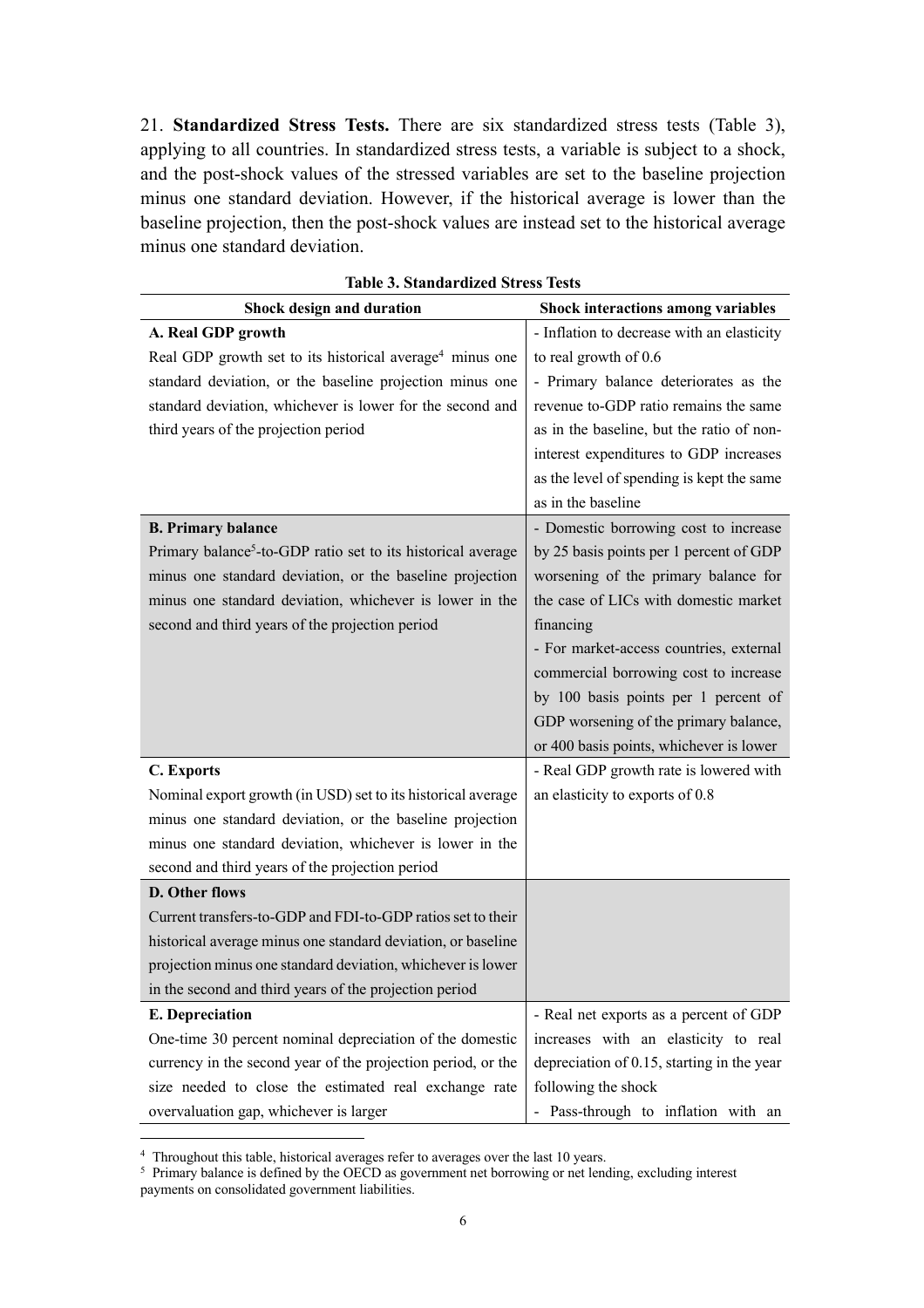| Shock design and duration                                                        | <b>Shock interactions among variables</b>  |  |
|----------------------------------------------------------------------------------|--------------------------------------------|--|
|                                                                                  | elasticity of 0.3 in the year of the shock |  |
| <b>Combination of A through E</b>                                                | Apply interactions in each individual      |  |
| Apply all individual shocks (A through E) at half of the $\vert$ shock scenarios |                                            |  |
| magnitude                                                                        |                                            |  |

22. **Contingent Liability Stress Test.** A contingent liability stress test—which involves a one-off increase in the debt-to-GDP ratio in the second year of the projection—applies to all countries. The shock has two components: (i) a minimum starting value of 5 percent of GDP (representing the average cost to the government of a financial crisis in a LIC since 1980); and (ii) a tailored value, reflecting additional potential shocks for portions of the public sector that are not included in the definition of public debt used in the BRI-DSF, such as financial market, SOE debt and Public Private Partnerships (PPP). Table 4 provides a default setting, which is subject to further adjustment by BRI-DSF users based on country-specific circumstances.

| Table 7. Contingent Liability Butess Tests                                   |                  |  |  |
|------------------------------------------------------------------------------|------------------|--|--|
| <b>Contingent Liabilities</b>                                                | <b>Default</b>   |  |  |
| Financial market                                                             | 5% of GDP        |  |  |
| $SOE$ 's debt <sup>6</sup>                                                   | $2\%$ of GDP     |  |  |
| <b>PPP</b>                                                                   | 35% of PPP stock |  |  |
| Other elements of the general government not<br>captured in Financial market | $0\%$ of GDP     |  |  |

**Table 4. Contingent Liability Stress Tests**

23. **Other Tailored Stress Tests.** Other tailored stress tests apply to countries exposed to a set of specific risks, which may include new borrowings, natural disasters, volatile commodity prices, and market financing pressures (table 5).

- New borrowing shock applies to BRI countries that have new borrowing plans. It assesses the impact of a country's debt sustainability with the corresponding changes in the present value and assumptions of the new public debt.
- Natural disaster shock applies to small states vulnerable to natural disasters and BRI countries with high frequency of natural disasters and high economic losses.
- Commodity price shock applies to BRI countries that are largely dependent on commodity exports.
- Market financing shock applies to BRI countries with market access, i.e. those who: (i) have outstanding Eurobonds; or (ii) meet the market access criterion for PRGT graduation, but have not graduated due to serious short-term vulnerabilities.

 $6$  The default shock of 2% of GDP will be triggered for countries, whose government-guaranteed debt is not fully captured under the country's public debt definition. If it is already included in the government debt and risks associated with SOE's debt not guaranteed by the government is assessed to be negligible, a country team may reduce this to 0%.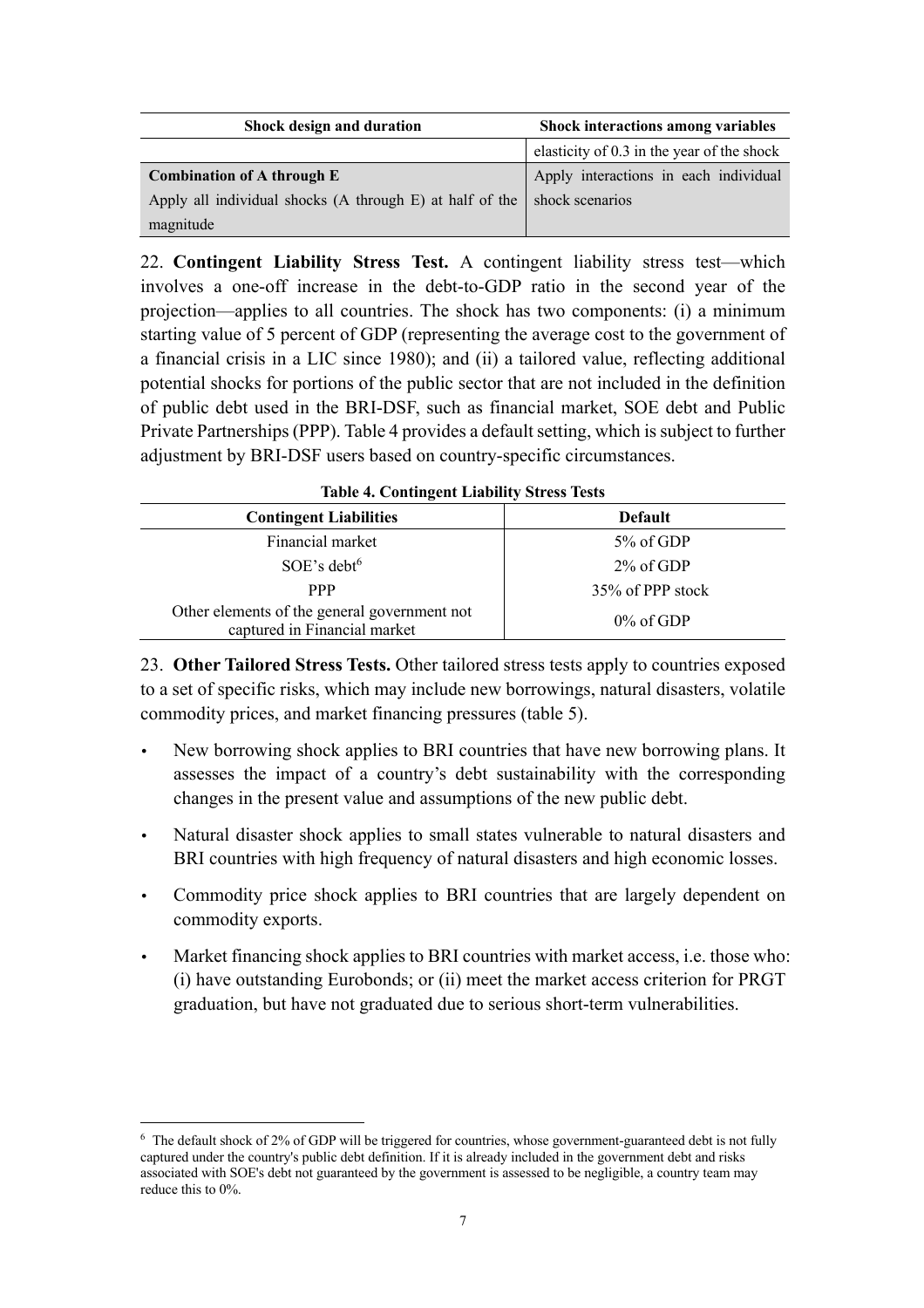| <b>Trigger</b>                                                                                                                                                                                                                                                                   | Scenario design and interactions                                                                                                                                                                                                                                                                                                                                                                                                                                                                                                                                             |  |
|----------------------------------------------------------------------------------------------------------------------------------------------------------------------------------------------------------------------------------------------------------------------------------|------------------------------------------------------------------------------------------------------------------------------------------------------------------------------------------------------------------------------------------------------------------------------------------------------------------------------------------------------------------------------------------------------------------------------------------------------------------------------------------------------------------------------------------------------------------------------|--|
| New borrowing shock<br>Applies to BRI countries that are<br>planning to make new borrowings.                                                                                                                                                                                     | PPG external debt is increased by 1%, 5% and 10% of<br>GDP, respectively, in the second year of the projection<br>period.<br>Interactions:<br>The unpaid debt to GDP ratio is increased by $0.1\%$ , $0.5\%$<br>and 1%, respectively, in the second year of the projection<br>period.<br>PPG external debt is increased by USD 0.1, 0.5 and 1<br>billion, respectively, in the second year of the projection<br>period.<br>Interactions:<br>The unpaid debt is increased by USD 0.01, 0.05 and 0.1<br>billion, respectively, in the second year of the projection<br>period. |  |
| <b>Natural disaster shock</b>                                                                                                                                                                                                                                                    | One-off shock of 10 percentage points of GDP to debt-                                                                                                                                                                                                                                                                                                                                                                                                                                                                                                                        |  |
| Applies to small states vulnerable to<br>natural disasters (IMF 2016), and BRI<br>countries that meet a frequency criterion<br>(2 disasters every 3 years) and economic<br>loss criteria (above 5 percent of GDP<br>per year), based on the EM-DAT<br>database during 1950-2015. | GDP ratio in the second year of the projection period. <sup>7</sup><br>Interactions:<br>Real GDP growth and exports are lowered by 1.5 and 3.5<br>percentage points, respectively, in the year of the shock.                                                                                                                                                                                                                                                                                                                                                                 |  |
| <b>Commodity price shock</b><br>Applies<br>BRI countries<br>to<br>where<br>commodities constitute at least 50<br>percent of total exports (goods and                                                                                                                             | Commodity exports are shocked by a commodity price<br>$\text{gap}^8$ in the second year of projection, which closes over 6<br>years. The price gap for fuel and non-fuel exports is<br>multiplied by their respective commodity exports.<br>Interactions:<br>Real GDP growth is reduced by 0.5 percentage points, and                                                                                                                                                                                                                                                        |  |
| services) over the previous three-year<br>period.                                                                                                                                                                                                                                | fiscal revenues-to-GDP are reduced by 0.75 percentage<br>points in each of the three years starting from the second<br>year of projection for each 10-percentage point contraction<br>of commodity prices. This gap converges to the baseline in<br>6 years. GDP deflator is reduced by the impact of the                                                                                                                                                                                                                                                                    |  |

<sup>7</sup> Based on median change in the public debt to GDP ratio one year after the natural disaster from its pre-shock level, across all episodes with measured economic losses of at least 5 percent of GDP, using data from Emergency Events (EM-DAT) database

<sup>&</sup>lt;sup>8</sup> The price gap is defined as the difference between the baseline commodity price in the second year of projection and the lower end of the 68 percent confidence interval (equivalent to a minus one SD) from the IMF's commodity price forecast distributions for fuel and non-fuel commodities, which may be found at http://www.imf.org/external/np/res/commod/index.aspx.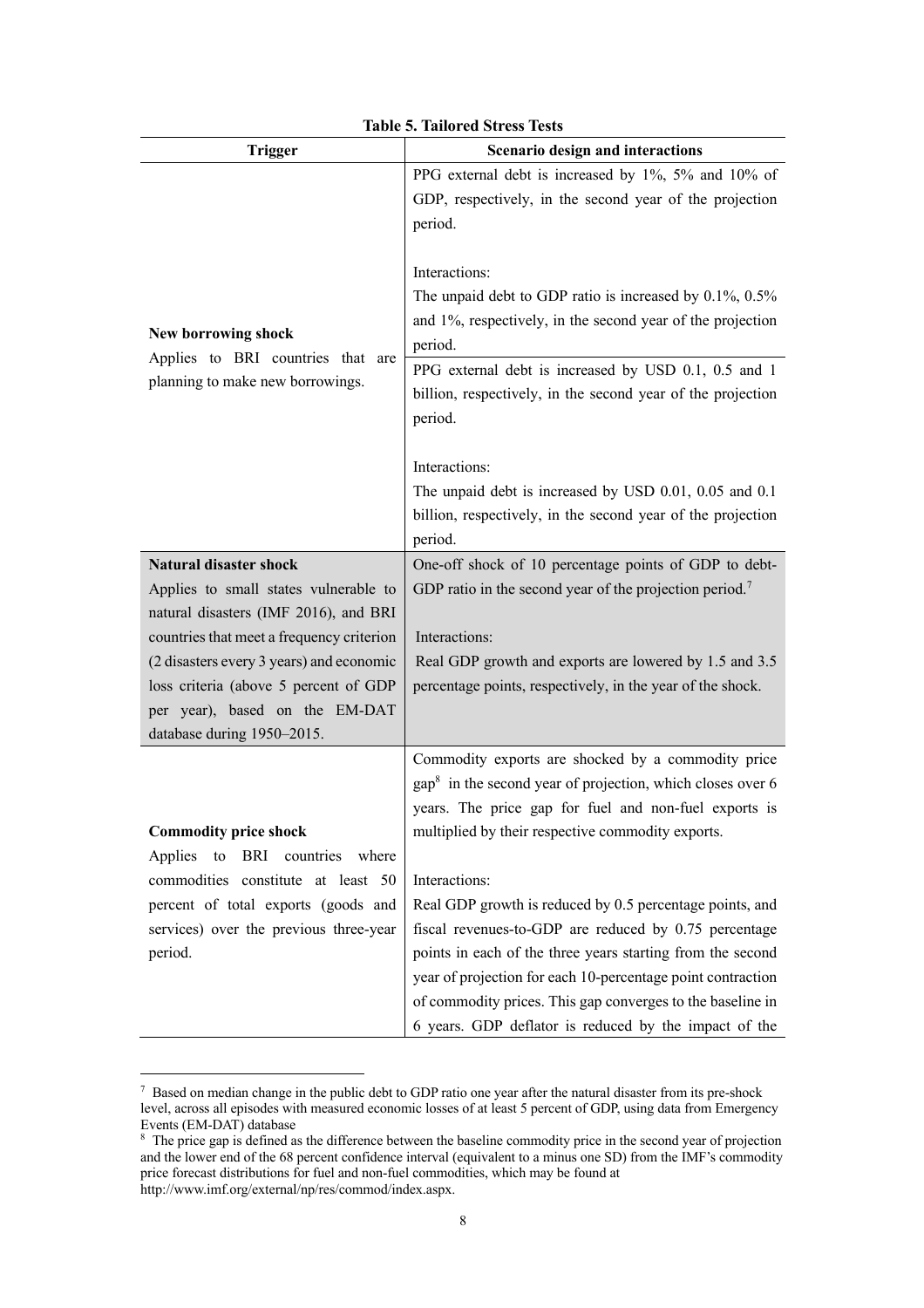| <b>Trigger</b>                          | Scenario design and interactions                           |
|-----------------------------------------|------------------------------------------------------------|
|                                         | commodity price gap in the first year of the shock,        |
|                                         | converging to the baseline in 6 years.                     |
| <b>Market financing shock</b>           | A 400 bps increase (sustained for 3 years from the second  |
| Applies to BRI countries with market    | year of projection) in the cost of new external commercial |
| access, i.e. those who: (i) have        | borrowing and shortening of maturities of new commercial   |
| outstanding Eurobonds; or (ii) meet the | external borrowing (to 5-year maturity, or $2/3$ of the    |
| market access criterion for PRGT        | assumed maturities, whichever is shorter, with grace       |
| graduation but have not graduated due   | periods adjusted proportionally), and one-off FX           |
| to serious short-term vulnerabilities   | depreciation equivalent to 15 percent in the second year.  |

24. **Fully Customized Stress Tests.** Fully customized stress tests apply to specific risks not covered by the template due to the country's idiosyncrasy or lack of data. The scenarios include: (i) large delays in investment projects that may have adverse impacts on growth and fiscal revenues; (ii) idiosyncratic risks, such as civil war or an epidemic/major public health crisis; (iii) contagion-related macroeconomic risks; and (iv) policy slippage, which could result in very different debt paths.

25. **Reverse Stress Tests.** Reverse stress tests estimate a country's capacity to withstand external shocks. The procedures of the reverse stress test are as follows: (i) choose one or more risk variables, such as exchange rate, interest rate, economic growth rate and new borrowing, etc.; (ii) set the thresholds of selected debt burden indicators; (iii) calculate the value of the risk variables when the debt burden indicators reach the thresholds.

## **F. Risk Signals**

 $\overline{a}$ 

26. The comparison between debt burden indicators and thresholds in the BRI-DSF leads to signals about the risk of debt distress. The thresholds for PPG external debt and benchmarks for total public debt are determined as follows (table 6):

|               | <b>PPG External Debt Thresholds</b>        |                                                |                                  |                                                                           | <b>Total Public</b><br>Debt<br><b>Benchmarks</b> |
|---------------|--------------------------------------------|------------------------------------------------|----------------------------------|---------------------------------------------------------------------------|--------------------------------------------------|
| <b>CI</b>     | PV of PPG<br>external debt/<br>GDP $(\% )$ | PV of PPG<br>external debt/<br>Exports $(\% )$ | debt service/<br>Exports $(\% )$ | PV of PPG external PV of PPG external<br>debt service/<br>Revenue $(\% )$ | PV of total<br>public debt /<br>GDP $(\% )$      |
| Weak          | 30                                         | 140                                            | 10                               | 14                                                                        | 35                                               |
| <b>Medium</b> | 40                                         | 180                                            | 15                               | 18                                                                        | 55                                               |
| <b>Strong</b> | 55                                         | 240                                            | 21                               | 23                                                                        | 70                                               |

**Table 6. PPG External Debt Thresholds and Total Public Debt Benchmarks**

27. The risk signal for PPG external debt is determined as follows: (i) low risk of external debt distress if none of the PPG external debt burden indicators breach their respective thresholds under the baseline or the most extreme stress test<sup>9</sup>; (ii) moderate risk of external debt distress if none of the PPG external debt burden indicators breach

<sup>9</sup> The most extreme stress test is defined as the test that yields the highest level of debt on or before the tenth year of projection.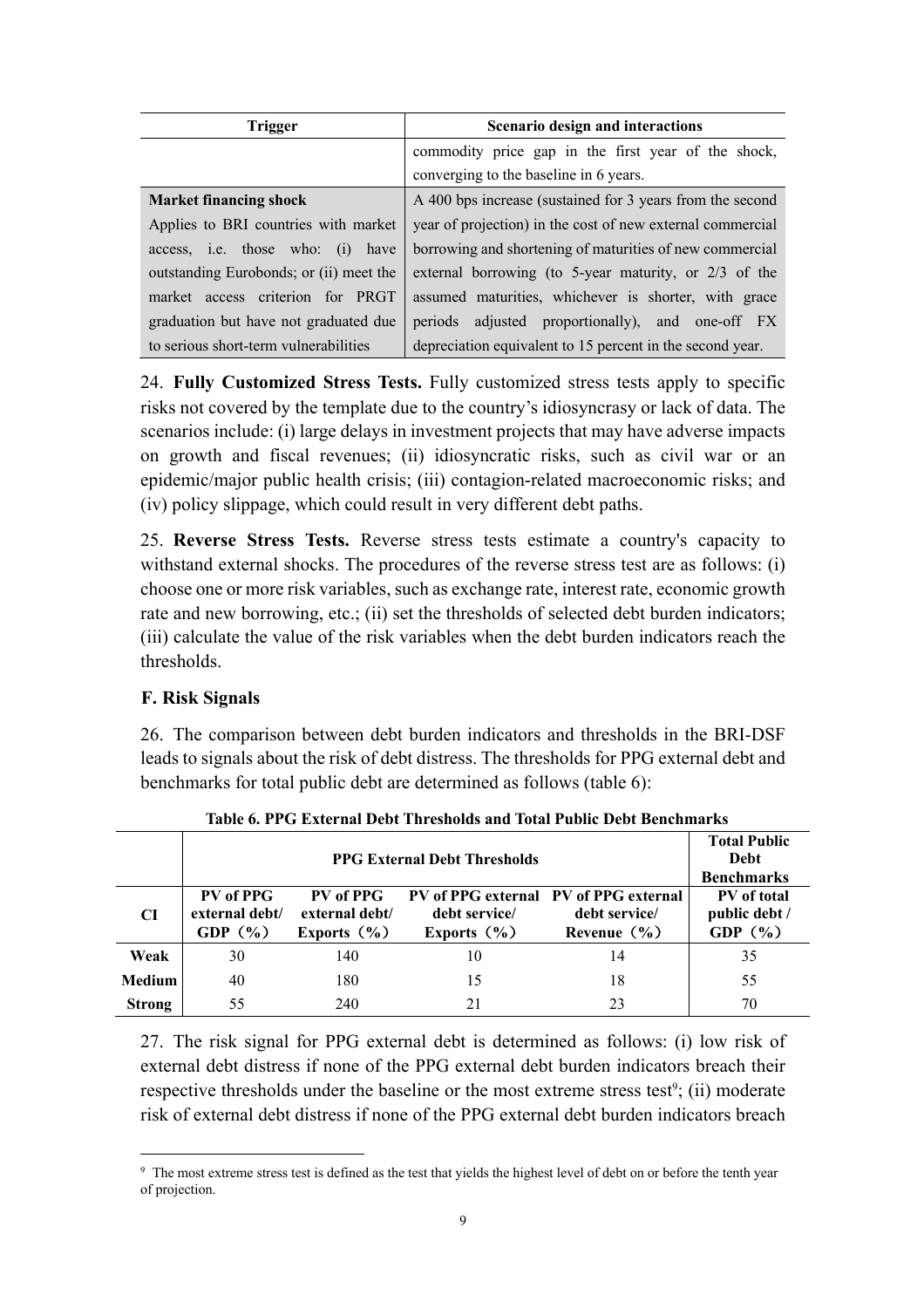their thresholds under the baseline, but at least one indicator breaches its threshold under the stress tests; (iii) high risk of external debt distress if any of the PPG external debt burden indicators breaches its threshold under the baseline.

28. The risk signal for total public debt is determined as follows: (i) low overall risk of public debt distress if the PPG external debt has a low risk signal and the total public debt-to-GDP ratio remains below its benchmark under the baseline and the most extreme shock; (ii) moderate overall risk of public debt distress if the PPG external debt has a moderate risk signal or if the PPG external debt is low and if the public debt stock indicator breaches it the thresholds/benchmark under the stress tests; (iii) high overall risk of public debt distress if any of the four external debt burden indicators or the total public debt burden indicator breach their corresponding thresholds/benchmark under the baseline.

## **G. The Use of Judgment**

29. In addition to the rating signaled by the model, the use of judgment may be needed to arrive at a final risk rating. Factors for judgments may include short-lived and marginal breaches, domestic debt, external private debt, availability of liquid financial assets, long-term considerations and loss given default, among others.

## **H. The Final Risk Ratings**

 $\overline{a}$ 

30. BRI-DSF users are expected to combine the signals from the model on the risk of debt distress with judgment based on knowledge of the country analyzed to arrive at a final assessment on the risk of external debt distress and on the overall risk of debt distress. The external debt distress risk rating remains the primary BRI-DSF output, while the overall risk rating is considered supplementary information.

31. A final rating of the risk of external debt distress can be described as low, moderate<sup>10</sup>, high or "in debt distress". A country should be rated as "in debt distress" when an external distress event has already occurred, i.e. when there are ongoing or impending external debt restructuring negotiations, or outstanding external arrears on debt.

32. A final rating of the overall risk of debt distress can be described as low, moderate, high or "in debt distress". A country should be rated as "in debt distress" when a distress event has already occurred, i.e. when there is external debt distress, and/or when there are ongoing or impending domestic debt restructuring negotiations, or outstanding arrears on domestic debt instruments.

33. In addition, a country may also be assessed to be "in debt distress" when the debt

<sup>&</sup>lt;sup>10</sup> Against this background, the user should characterize debt vulnerabilities in a country facing a moderate risk of external debt distress as showing: (i) "limited space to absorb shocks" where at least one baseline debt burden indicator is close enough to its respective threshold that occurrence of the median observed shock would result in a downgrade to high risk; (ii) "substantial space to absorb shocks" where all baseline debt burden indicators are well below their respective thresholds, such that only shocks in the upper quartile of the observed distribution of shocks would downgrade the country to high risk of debt distress; (iii) all other countries, i.e., those assessed as facing moderate risk of debt distress but not falling into the categories discussed above would simply be characterized as having "some space to absorb shocks".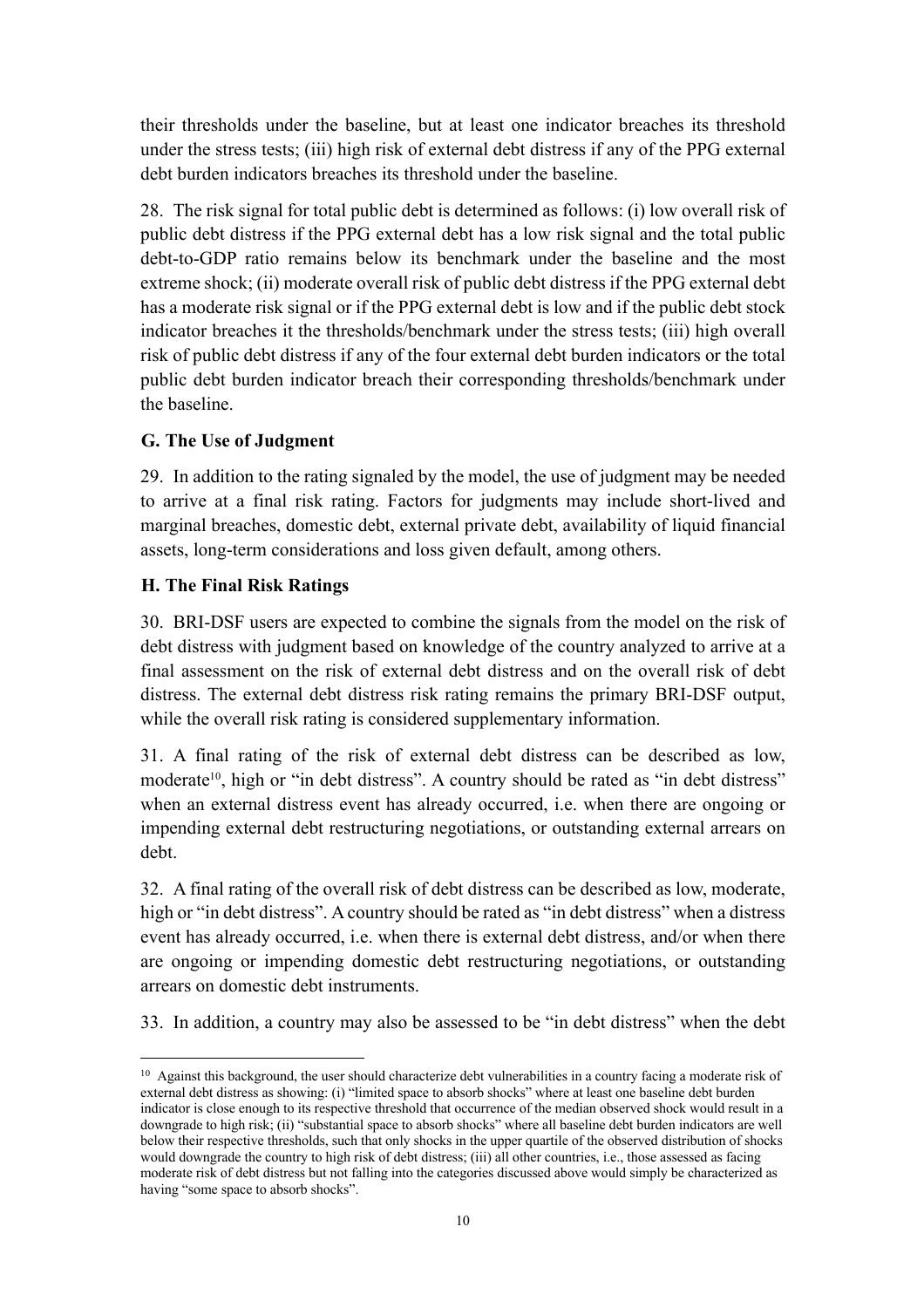sustainability analysis indicates that there is a high probability of a future debt distress event. This situation can arise when a country faces large near-term breaches in debt service indicators, or significant or sustained breaches of debt thresholds that renders the debt position unsustainable. As for the judgment whether a "significant or sustained" breach warrants an "in distress rating", the user should consider: (i) how long they are (sustained would generally be understood to meet or exceed four to five- years); (ii) how large they are; (iii) the timing of the breaches (the first 5 years of the projection are more important); (iv) how quickly near-term breaches begin to be reversed (rising breaches in the near-term before a turn-around are cause for greater concern); and (v) whether they cover both debt and debt service indicators (extended breaches of solvency indicators matched by liquidity indicators contained beneath thresholds should be considered a mitigating factor).

34. For the "in debt distress" rating, following qualifications should be considered:

- As for debt restructuring negotiations, voluntary market-based debt re-profiling operations should be excluded.
- As for the existence of arrears, the circumstances that may not trigger a determination that a country is in debt distress include: (i) de minimus cases (where arrears are less than 1% GDP); (ii) cases where arrears arise because of technical problems with payments or due to payment barriers (e.g. related to sanctions), disputed claims, diplomatic disagreements, difficulties in establishing the appropriate counterparts for payment, or weak debt management (technical arrears); (iii) arrears to official bilateral creditors that have been deemed away because of the existence of debt relief agreement; or (iv) arrears to private creditors where debt restructuring with the majority of creditors has been completed, and where the government is judged to be engaged in "good faith" negotiations with the remaining holdouts.

35. In general, a country rated at "low risk" or "moderate risk" means that the debt is sustainable. However, it should be noted that an assessment for a country as "high risk" of debt distress, or even "in debt distress", does not automatically mean that debt is unsustainable in a forward-looking sense. In general, when a country is likely to meet its current and future repayment obligations, its PPG external debt and overall public debt are sustainable. In practice, sustainability would imply that the debt level and debt service profile are such that the policies needed for debt stabilization under both the baseline and realistic shock scenarios are politically feasible and socially acceptable, and consistent with preserving growth at a satisfactory level, while making adequate progress towards the authorities' development goals. Thus, other factors not captured in the model, like feasibility issues, debt structure and holders, and impact on development goals, also need to be accounted for.

#### **I. The DSA Write Up**

36. The DSA write up (refer to appendix for more details) contains: (i) public debt coverage; (ii) background on debt; (iii) background on macro forecasts; (iv) country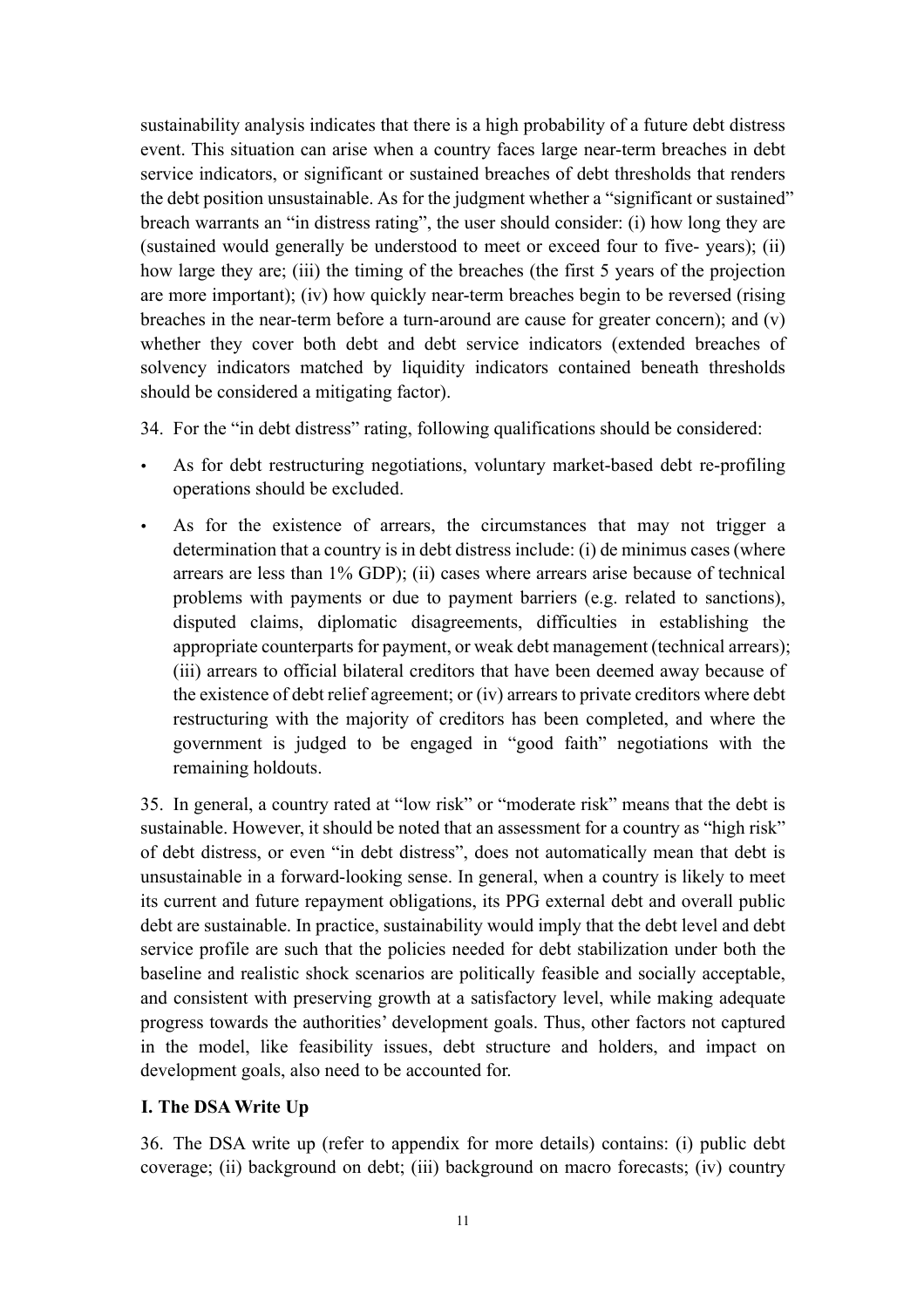classification; (v) determination of scenario stress tests; (vi) external DSA; (vii) overall risk of public debt distress; (viii) application of judgment; (ix) final risk ratings; (x) authorities' views; (xi) tables and charts.

# **III. Application**

## **A. Managing Debt Risks**

37. The DSA Write up for applicable countries, in principle, may be compiled annually. With comprehensive assessment of the country's future development potential, debt carrying capacity, debt sustainability, the 2030 Agenda for Sustainable Development and other common development agenda, the DSA results can serve as important reference for the financial institutions of China and other BRI countries to conduct categorized management on debt risks and make rational lending decisions.

## **B. Providing Technical Assistance**

38. We welcome the efforts of IMF, World Bank and other international institutions to improve debt sustainability of the LICs, and commend their continued technical assistance to BRI countries in need to strengthen fiscal policy frameworks, improve ability to manage debt risks, enhance capacity to withstand external shocks, optimize financing options, and ensure the soundness of public funding.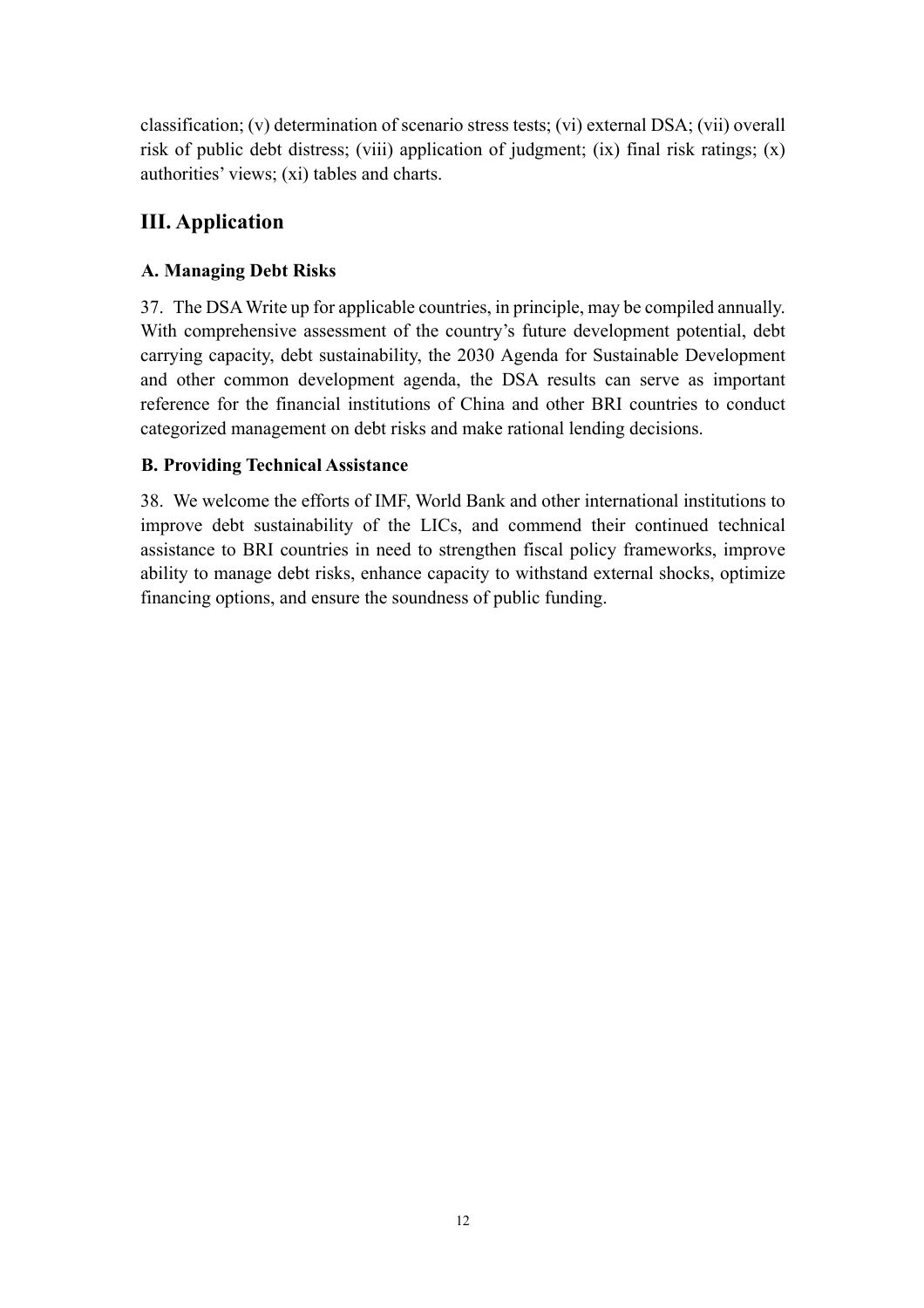## **Appendix: THE DSA WRITE UP**

The DSA write up is encouraged to follow the outline below.

| Country $\Lambda$ Debt Sustainability Analysis |                                  |
|------------------------------------------------|----------------------------------|
| Risk of external debt distress:                | low/medium/high/in debt distress |
| Overall risk of debt distress:                 | low/medium/high/in debt distress |
| Application of judgment:                       | yes/no; key judgments applied    |
|                                                |                                  |

Country X Debt Sustainability Analysis

The chapeau paragraph should specify the country's external risk rating, disclosing the risk rating signaled by the model and how judgment has been applied if relevant. The chapeau paragraph should also include an assessment of the overall risk of debt distress and explain the reason for any difference from the external risk rating. Commentary should be given on any necessary details in the risk rating. The vulnerability of the risk rating to policy slippages, or other factors, should be noted and relative policy suggestions should be provided.

## **Public Debt Coverage**

- The public debt used for the DSA should by default be PPG external and public debt. The DSA should provide an explanation when full public debt coverage is not attainable and cover the requirements for the tailored stress test for contingent liabilities based on the debt coverage. The Discussion should also cover any known weaknesses or gaps in the data being used.
	- $\triangleright$  Table: the coverage of the public sector debt and design of contingent liability stress test.

## **Background on Debt**

- Evolution of PPG external debt and total public debt in recent years, including compared with the previous DSA (developments related to debt relief, where relevant).
- Composition and structure of public external and domestic debt (creditors, and terms/concessionality).
- Evolution of private external debt in recent years, where relevant.

## **Background on Macro Forecasts**

 Box to describe in detail the main assumptions in the macroeconomic framework underlying the DSA, including projections of real sector (real economic growth with main drivers of growth, and inflation), fiscal variables (medium- and longterm fiscal measures, primary balance, and borrowing costs), external sector (current account variables, external financing sources such as FDI, public external borrowing, private external borrowing, exceptional financing) and dynamics of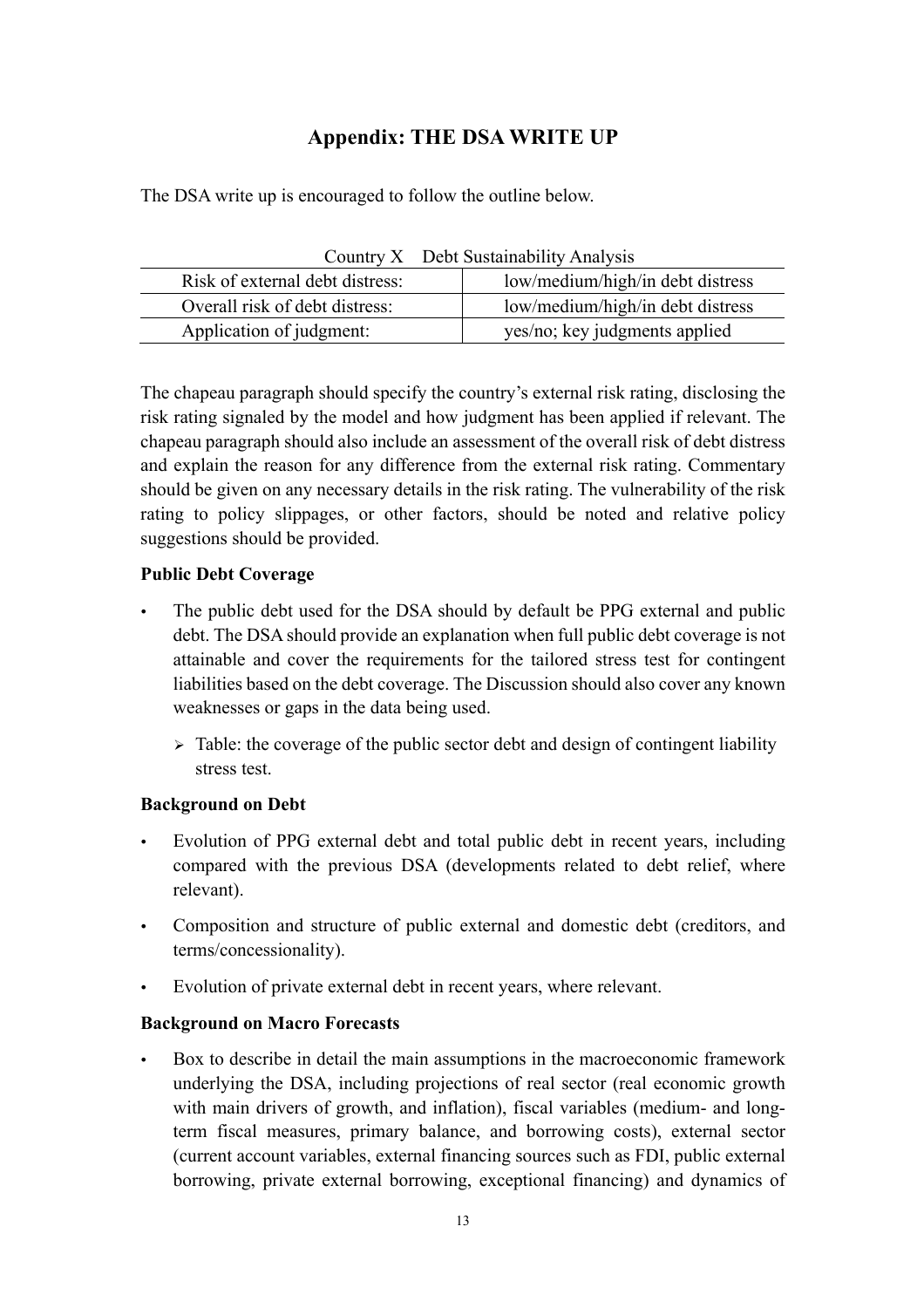foreign reserves.

- Assumed financing mix between domestic and external financing. External financing should include the prospects of concessional financing / grants and nonconcessional / market financing with projected grant elements in the medium- and long-term.
- Discussions of the output of the realism tools, explaining clearly why any flags should not be of concern.
	- $\triangleright$  Charts: Realism tool charts

## **Country Classification**

- Description of the composite indicator, and applicable thresholds. Note any changes and why they have occurred.
- Classified a country through the use of debt carrying capacity: low, moderate, high.
	- $\triangleright$  Table: Composite indicator and threshold tables

## **Determination of Scenario Stress Tests**

 Five types of stress test scenarios should be considered: standardized, contingent liability, tailored, customized and reverse stress test scenarios. Explanation of how scenario stress tests have been set up (including clear justification for any changes in default settings), and the results of stress tests should be displayed.

## **Risk of External Debt**

- Signal from the model:
	- $\triangleright$  Projected evolution of PPG external debt burden indicators compared to thresholds in the baseline scenario. Discussion of breaches, if any.
	- Ø Projected evolution of PPG external debt burden indicators under stress tests including tailored stress tests, compared to thresholds. Discussion of breaches, if any.
	- $\triangleright$  Results of customized scenarios, where relevant.

## **Overall Risk of Public Debt**

- Signal from the model:
	- $\triangleright$  Projected evolution of total public debt under the baseline, including with respect to the benchmark on public debt to GDP.
	- $\triangleright$  Projected evolution of total public debt under stress tests, including with respect to the benchmark on public debt to GDP.
	- $\triangleright$  Results of customized scenarios, where relevant.

## **Application of Judgment**